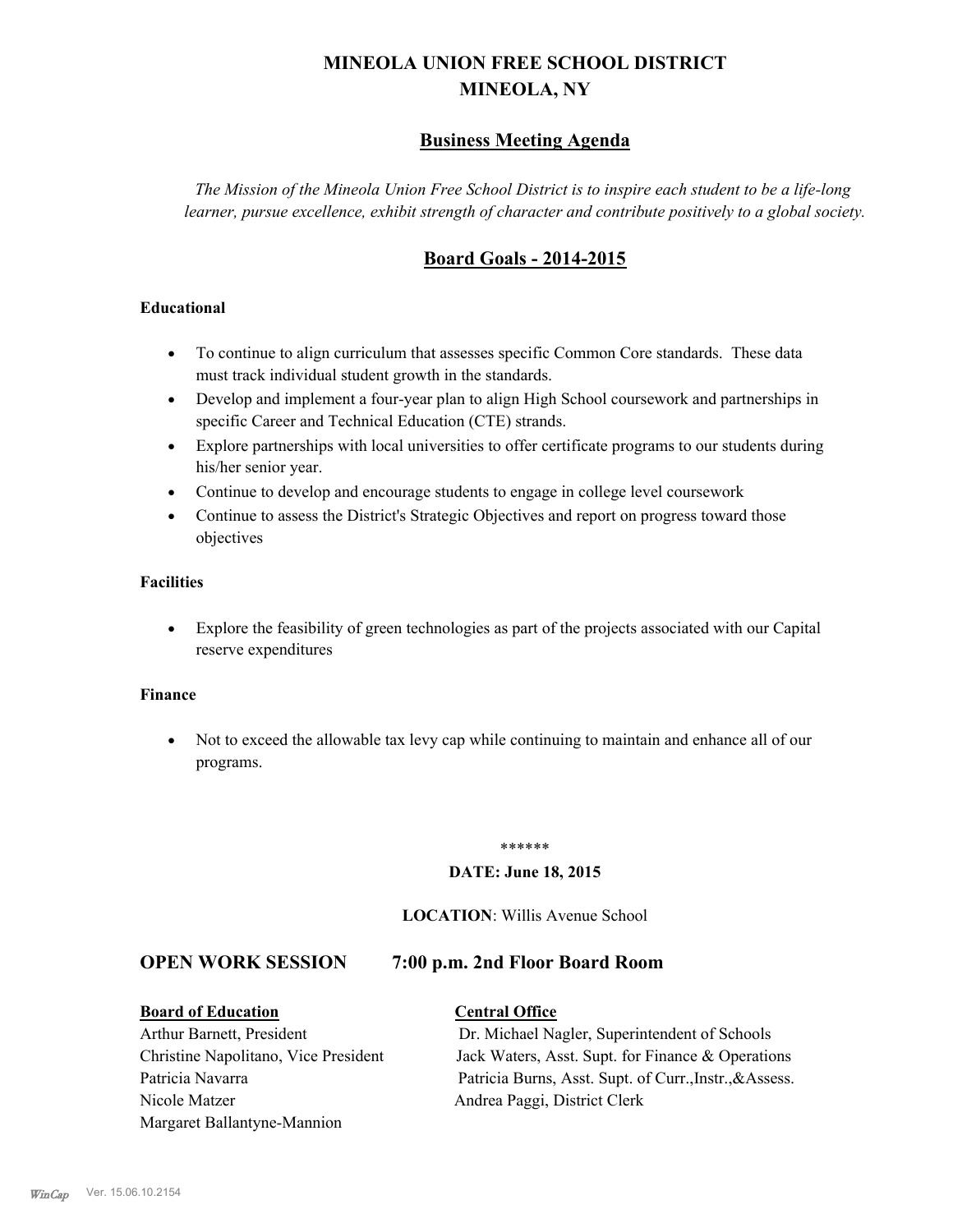**A. Call to Order** 

**B. Pledge of Allegiance**

**C. Reading of Mission**

**D. Moment of Silent Meditation**

**E. Dais & Visitor Introductions**

**F. High School Student Organization Report**

#### **G. BOE Reports**

- **a. Comments from Board Trustees**
- **b. Comments from Board President**
- **c. Comments from Superintendent**

**H. Old Business**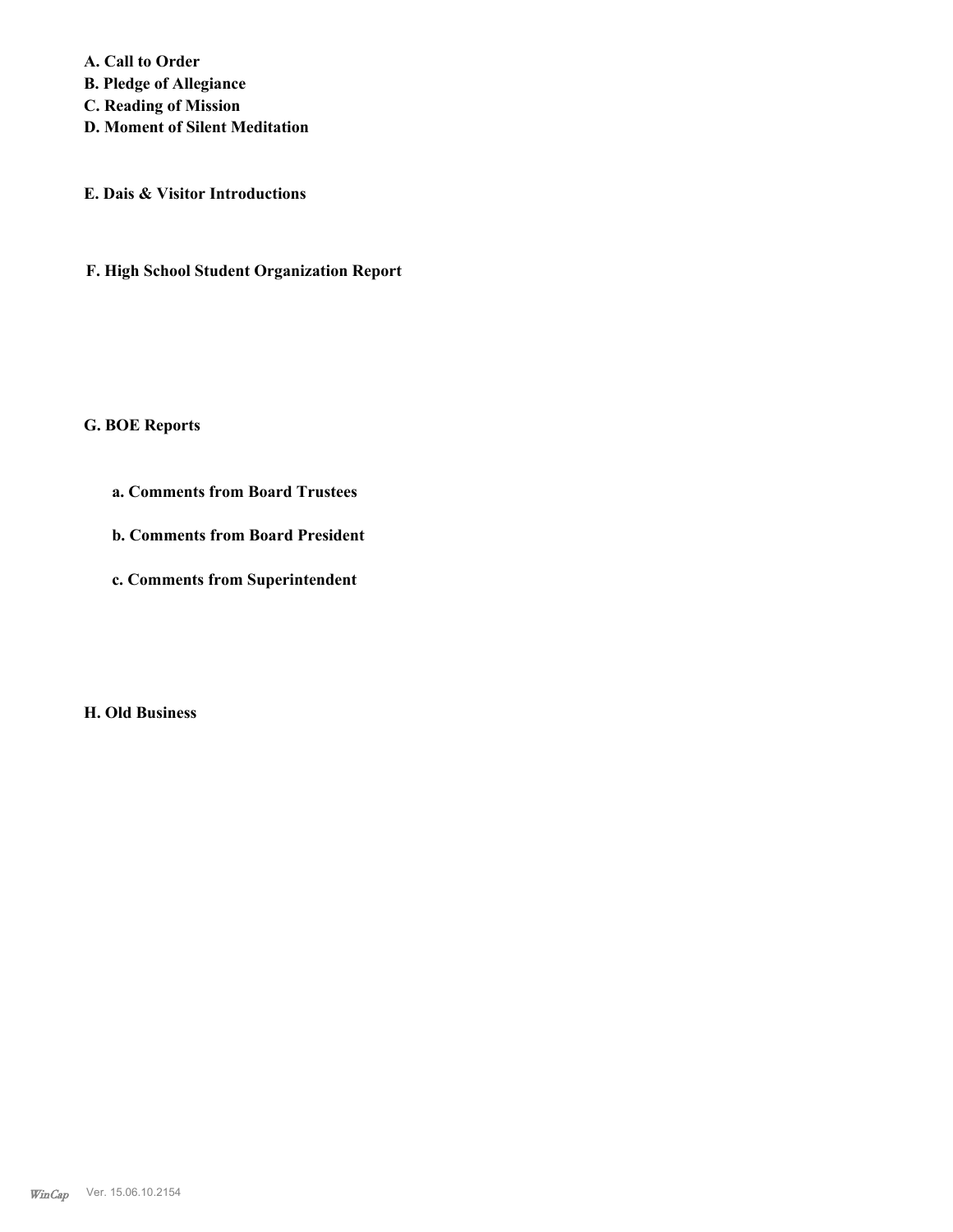#### **I. New Business**

#### **Receipt of Internal Auditor's Agreed Upon Procedure Report**

**RESOLUTION # 56- BE IT RESOLVED** that the Board of Education of the Mineola UFSD hereby acknowledges receipt of the Internal Auditors Agreed Upon Procedures Report previously reviewed by the Audit Committee.

| <b>Motion:</b><br>Second: |     |  |
|---------------------------|-----|--|
| Yes:                      | No: |  |
|                           |     |  |
|                           |     |  |
|                           |     |  |
|                           |     |  |
|                           |     |  |
| Passed:                   |     |  |

#### **Receipt of Internal Auditor's Risk Assessment Report**

**RESOLUTION # 57 - BE IT RESOLVED** that the Board of Education of the Mineola UFSD hereby acknowledges receipt of the Internal Auditors District's Risk Assessment Report previously reviewed by the Audit Committee.

| <b>Motion:</b><br>Second: |     |  |
|---------------------------|-----|--|
| Yes:                      | No: |  |
|                           |     |  |
|                           |     |  |
|                           |     |  |
|                           |     |  |
| Passed:                   |     |  |

#### **Transfer to Capital Reserve Fund**

**RESOLUTION # 58- BE IT RESOLVED** that the Board of Education hereby approves the transfer of a sum not to exceed \$4,000,000, of unassigned fund balance from the 2014-15 fiscal year, to the previously established Capital Reserve Fund.

| <b>Motion:</b> |  |  |  |
|----------------|--|--|--|
| Second:        |  |  |  |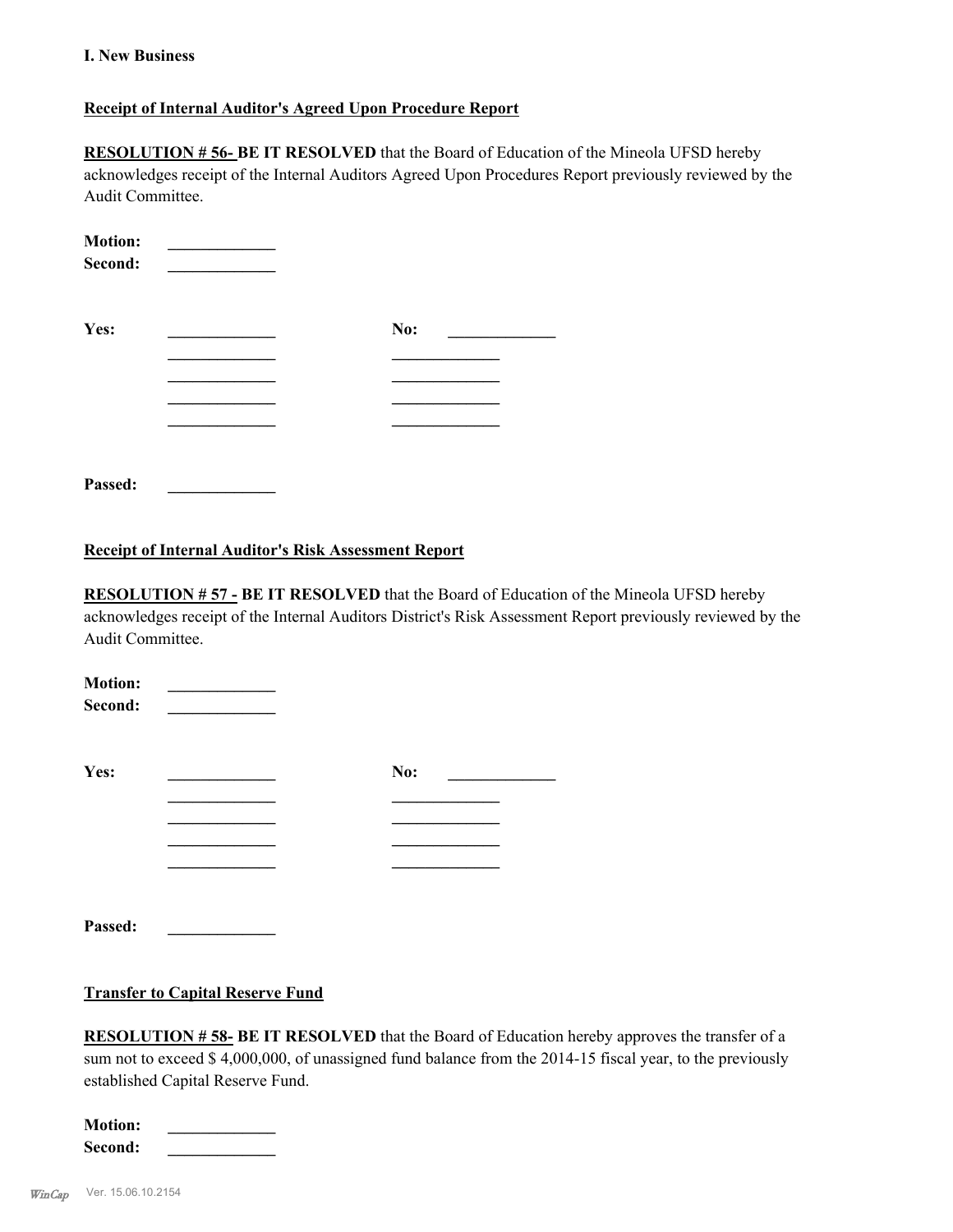| Yes:    | No: |
|---------|-----|
|         |     |
|         |     |
|         |     |
|         |     |
|         |     |
| Passed: |     |

#### **Harbor Day Care Lease Agreement**

**RESOLUTION # 59- BE IT RESOLVED** that the President of the Board of Education of the Mineola UFSD is authorized to execute the agreement and third amendment to the lease agreement dated July 5, 2012 with Harbor Day Care Center, Inc.

| <b>Motion:</b> |     |
|----------------|-----|
| Second:        |     |
|                |     |
|                |     |
| Yes:           | No: |
|                |     |
|                |     |
|                |     |
|                |     |
|                |     |
| Passed:        |     |

## **J. Consensus Agenda**

**RESOLUTION # 60- BE IT RESOLVED** that the Board of Education approves the consensus agenda items J.1.a. through J.4.c.1., as presented.

| <b>Motion:</b><br>Second: |     |  |
|---------------------------|-----|--|
| Yes:                      | No: |  |
|                           |     |  |
|                           |     |  |
|                           |     |  |

| Passed: |  |  |  |  |
|---------|--|--|--|--|
|         |  |  |  |  |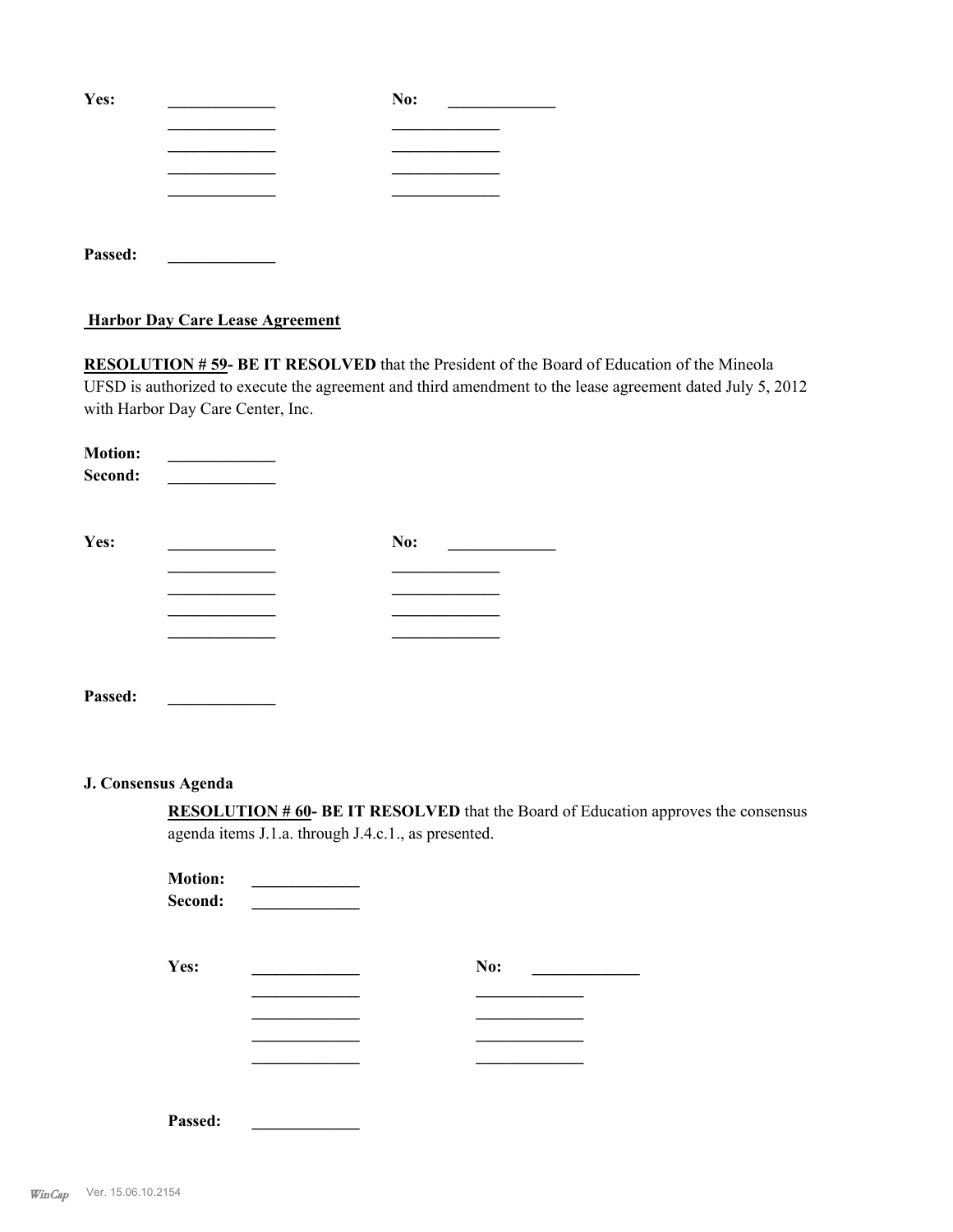## 1. **Instruction: Contracted**

a. That the Board of Education approves the Special Education Services Contract for a parentally placed student between the Manhasset UFSD and the Mineola UFSD for the 2014-2015 school year.

b. That the Board of Education approves the Education Services Contract between the Brookville Center for Children's Services and the Mineola UFSD for the 2015-2016 school year.

c. That the Board of Education approves the Tutoring Services Contract between Long Island Tutorial Services Inc. and the Mineola UFSD for the 2015-2016 school year.

d. That the Board of Education approves the Educational Agreement between Long Island University and the Mineola UFSD for the 2015-2016 school year.

## 2. **Instruction: Student Actions**

That the Board of Education approves the following Overnight/ Out of State field trip: - Marching Band at Band Camp: Monday, August 17, 2015 - Saturday, August 22, 2015- Camp Kinder Ring, Hopewell Junction, NY, at no cost to the district. a.

# 3. **Civil Service**

- a. Resignation(s)
- That the Board of Education accept the resignation of Alyssa M. Ferrandino, part time Teacher Aide at the Middle School, effective June 26, 2015. 1.
- b. Appointments
- That the Board of Education approve Donna Coulon from Teacher Aide Sub to Teacher Aide, for the Summer Special Education Program, effective July 1, 2015. Salary will be \$30.18 per hour on Step 16. 1.
- That the Board of Education approve Kathy Polumbo from Teacher Aide Sub to Teacher Aide for the Summer Special Education Program, effective July 1, 2015. Salary will be \$21.35 on Step 15. 2.
- That the Board of Education approve Melanie Reif to Greeter for the Summer Special Education Program, effective July 1, 2015. Salary will be \$13.41 per hour on Step 7. 3.
- That the Board of Education approve the following Summer Cleaners, effective July 6, 2015 through August 21, 2015, at a salary of \$8.00 per hour: 4.

| Daniel Pepe         | Mathew Grabow       | William Walton |
|---------------------|---------------------|----------------|
| Matt Tavernite      | Anthony Sarno       | Daniel Mendes  |
| Pete McCormack      | Robert Lang         | Ryan Kelly     |
| Edien Hincapie      | Mike Giaimo         | Mike Romano    |
| James Gerstner      | Jacob Escobar       | Logan Dunleavy |
| Kyle Dunleavy       | Mathew Diaz         | Jack Dennehy   |
| Anthony Cueter, Jr. | Nick Brown          | Dylan Bestler  |
| Dominic Paggi       | Christopher Theriot | Thomas Farrell |
| Giovanni Dupuy      | <b>Brian Smith</b>  |                |
|                     |                     |                |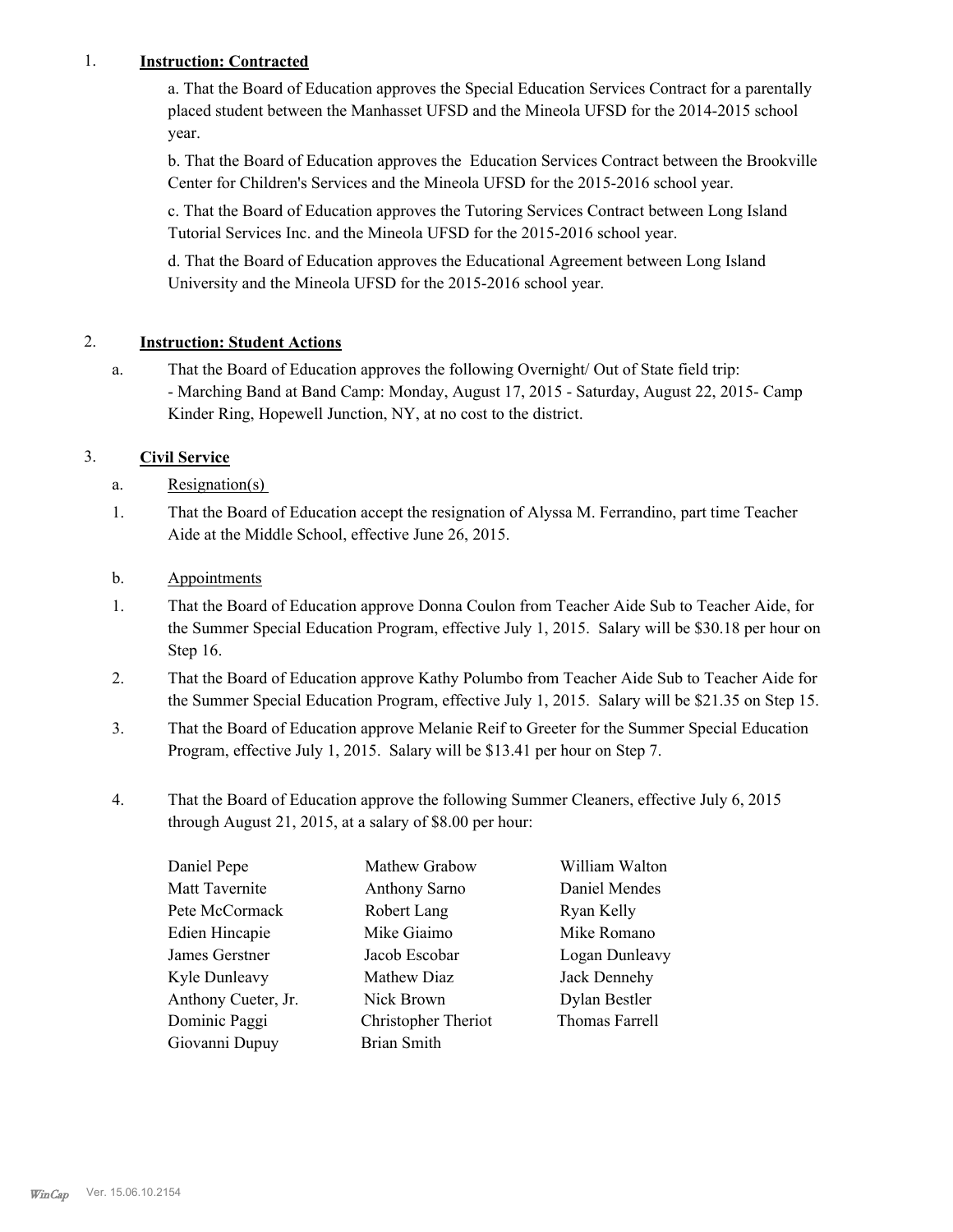That the Board of Education approve the following summer positions at the High School, effective July 1, 2015 through August 28, 2015: 5.

Clericals:

| Jeanne Cribbin<br>Patricia DeRosa | Guidance Dept.<br>Main Office | $$39.43$ Hr.<br>$$40.29$ Hr. |
|-----------------------------------|-------------------------------|------------------------------|
| Textbooks:                        |                               |                              |
| Samantha Pastore                  | Student Worker                | \$8.00 Hr.                   |

#### Appointment(S) Summer Special Ed Teachers-In-Training c.

That the Board of Education approves the following Teachers-In-Training for the Summer Special Education Program:

|                 | <b>POSITION</b> | <b>EMPLOYEE NAME</b> | <b>SALARY</b> | <b>EFFECTIVE</b> |
|-----------------|-----------------|----------------------|---------------|------------------|
| 1.              | Seasonal Worker | Joni Christel        | \$8.50        | 07/01/2015       |
| 2.              | Seasonal Worker | Brian L. Dorfman     | \$8.50        | 07/01/2015       |
| 3.              | Seasonal Worker | Janine Miller        | \$9.00        | 07/01/2015       |
| 4.              | Seasonal Worker | Emily A. Mooney      | \$9.00        | 07/01/2015       |
| 5.              | Seasonal Worker | Miriam Maiman        | \$8.75        | 07/01/2015       |
| 6.              | Seasonal Worker | Shannon Timlin       | \$8.75        | 07/01/2015       |
| 7.              | Seasonal Worker | Patricia Gasiewski   | \$8.75        | 07/01/2015       |
| 8.              | Seasonal Worker | Kelsey A. Baumann    | \$9.00        | 07/01/2015       |
| 9.              | Seasonal Worker | Francesca Zito       | \$9.00        | 07/01/2015       |
| 10 <sub>l</sub> | Seasonal Worker | Lauren M. Siemann    | \$9.00        | 07/01/2015       |

#### 4. **Business /Finance**

## a. **Treasurer's Report**

1. That the Board of Education accepts the Treasurer's report for the period ending April 30, 2015 and directs that it be placed on file.

#### b. **Approval of Invoices and Payroll**

That the Board of Education accepts the Invoices and Payroll for the period ending May 31, 2015

| A/P Warrant # 21 | May 13, 2015 | \$967,339.11   |
|------------------|--------------|----------------|
| A/P Warrant # 22 | May 27, 2015 | \$1,150,424.42 |

#### **TOTAL EXPENSES \$ 2,117,763.53**

PAYROLL # 21 & # 22

| General | \$4,093,481.58 |
|---------|----------------|
| F Fund  | \$50,905.88    |

**TOTAL PAYROLL \$4,144,387.46**